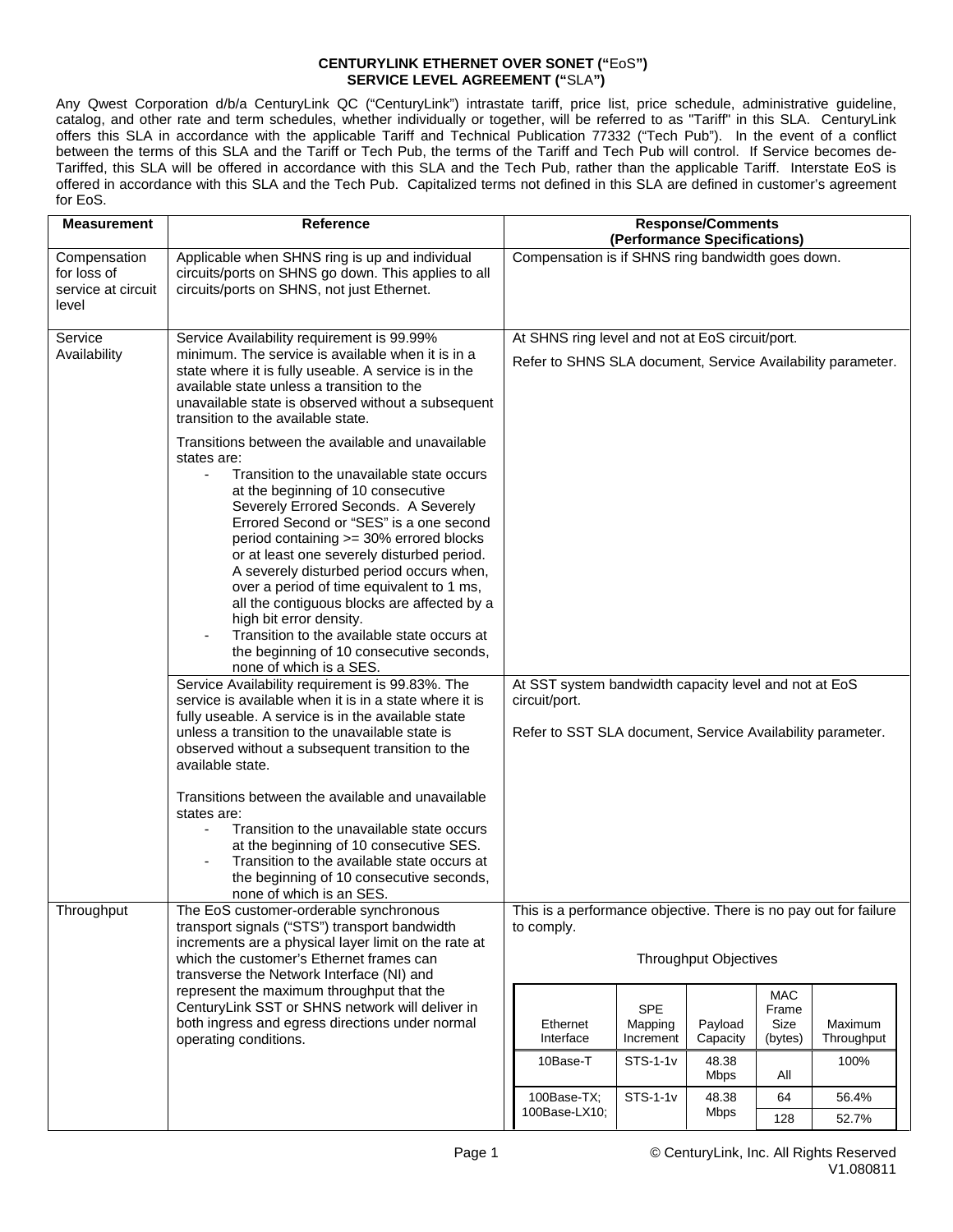|                               |                                                                                                                                                                                                                                                                                                                                                                                                                                                                                                                                                                                                                                      | 100Base-FX                                                                                                                                                                                                       |                 |                | 256   | 50.6%  |
|-------------------------------|--------------------------------------------------------------------------------------------------------------------------------------------------------------------------------------------------------------------------------------------------------------------------------------------------------------------------------------------------------------------------------------------------------------------------------------------------------------------------------------------------------------------------------------------------------------------------------------------------------------------------------------|------------------------------------------------------------------------------------------------------------------------------------------------------------------------------------------------------------------|-----------------|----------------|-------|--------|
|                               |                                                                                                                                                                                                                                                                                                                                                                                                                                                                                                                                                                                                                                      |                                                                                                                                                                                                                  |                 |                | 512   | 49.5%  |
|                               |                                                                                                                                                                                                                                                                                                                                                                                                                                                                                                                                                                                                                                      |                                                                                                                                                                                                                  |                 |                | 1,024 | 48.9%  |
|                               |                                                                                                                                                                                                                                                                                                                                                                                                                                                                                                                                                                                                                                      |                                                                                                                                                                                                                  |                 |                | 1,518 | 48.8%  |
|                               |                                                                                                                                                                                                                                                                                                                                                                                                                                                                                                                                                                                                                                      |                                                                                                                                                                                                                  |                 |                | 9,000 | 48.4%  |
|                               |                                                                                                                                                                                                                                                                                                                                                                                                                                                                                                                                                                                                                                      |                                                                                                                                                                                                                  | <b>STS-1-2v</b> | 96.76          | 64    | 100.0% |
|                               |                                                                                                                                                                                                                                                                                                                                                                                                                                                                                                                                                                                                                                      |                                                                                                                                                                                                                  |                 | <b>Mbps</b>    | 128   | 100.0% |
|                               |                                                                                                                                                                                                                                                                                                                                                                                                                                                                                                                                                                                                                                      |                                                                                                                                                                                                                  |                 |                | 256   | 100.0% |
|                               |                                                                                                                                                                                                                                                                                                                                                                                                                                                                                                                                                                                                                                      |                                                                                                                                                                                                                  |                 |                | 512   | 99.0%  |
|                               |                                                                                                                                                                                                                                                                                                                                                                                                                                                                                                                                                                                                                                      |                                                                                                                                                                                                                  |                 |                | 1,024 | 97.9%  |
|                               |                                                                                                                                                                                                                                                                                                                                                                                                                                                                                                                                                                                                                                      |                                                                                                                                                                                                                  |                 |                | 1,518 | 97.5%  |
|                               |                                                                                                                                                                                                                                                                                                                                                                                                                                                                                                                                                                                                                                      |                                                                                                                                                                                                                  |                 |                | 9,000 | 96.9%  |
|                               |                                                                                                                                                                                                                                                                                                                                                                                                                                                                                                                                                                                                                                      |                                                                                                                                                                                                                  | STS-3c-<br>1v   | 149.76<br>Mbps | All   | 100%   |
|                               |                                                                                                                                                                                                                                                                                                                                                                                                                                                                                                                                                                                                                                      |                                                                                                                                                                                                                  |                 |                |       |        |
| Latency                       | Latency or delay is defined as the time interval<br>between the transmission of a signal at one point<br>and the reception or detection of the same signal at<br>another point. Unidirectional or One-Way-Delay<br>(OWD) is the elapsed time between when a node<br>sends a packet and when the packet is received by<br>another node. OWD is also referred to as end-to-<br>end transit delay.<br>For SHNS or SST the OWD is the time measured<br>between when the first bit of a customer Ethernet<br>frame enters the ingress Network Interface to when<br>the last bit of the same frame leaves the egress<br>Network Interface. | Less than 3 milliseconds (across a single SHNS or SST<br>network), measured based on time between frame ingress and<br>egress.<br>This is a performance objective. There is no pay out for failure<br>to comply. |                 |                |       |        |
|                               |                                                                                                                                                                                                                                                                                                                                                                                                                                                                                                                                                                                                                                      |                                                                                                                                                                                                                  |                 |                |       |        |
| Packet Loss                   | Packet or frame loss (varies by SONET mux)<br>identifies the percentage of in profile Ethernet<br>frames not reliably delivered between Network<br>Interfaces over a given measurement interval.                                                                                                                                                                                                                                                                                                                                                                                                                                     | Bit Error Rate is 10 <sup>-3</sup> or better.<br>This is a performance objective. There is no pay out for failure<br>to comply.                                                                                  |                 |                |       |        |
|                               | Specifically, over any calendar month the<br>CenturyLink SHNS or SST network will<br>successfully deliver at least 99.99% of a<br>customer's packet from Network Interface to<br>Network Interface.<br>Any customer frames that are out-of-profile may be                                                                                                                                                                                                                                                                                                                                                                            |                                                                                                                                                                                                                  |                 |                |       |        |
|                               | blocked or discarded at the Network Interface and<br>will not be counted toward the packet loss objective<br>such as in the following:<br>Exceeding the customer-ordered STS<br>transport bandwidth increment<br>Frame sizes less than 64 bytes<br>Jumbo frames (larger than 1522 bytes)<br>Corrupted frames with Cyclic Redundancy<br>Check (CRC), Frame Check Sequence<br>(FCS), or alignment errors.                                                                                                                                                                                                                              |                                                                                                                                                                                                                  |                 |                |       |        |
| Mean Time To<br>Repair (MTTR) |                                                                                                                                                                                                                                                                                                                                                                                                                                                                                                                                                                                                                                      | CenturyLink is responsible for all equipment and cable on the<br>CenturyLink side of the Network Interface at the customer<br>premises.                                                                          |                 |                |       |        |
|                               |                                                                                                                                                                                                                                                                                                                                                                                                                                                                                                                                                                                                                                      | CenturyLink is responsible for maintaining the transmission<br>facility between customer premises and between the Wire<br>Center Hub(s) and customer premises.                                                   |                 |                |       |        |
|                               |                                                                                                                                                                                                                                                                                                                                                                                                                                                                                                                                                                                                                                      | <b>SHNS</b><br>Upon receipt of a trouble report, CenturyLink will initiate action                                                                                                                                |                 |                |       |        |